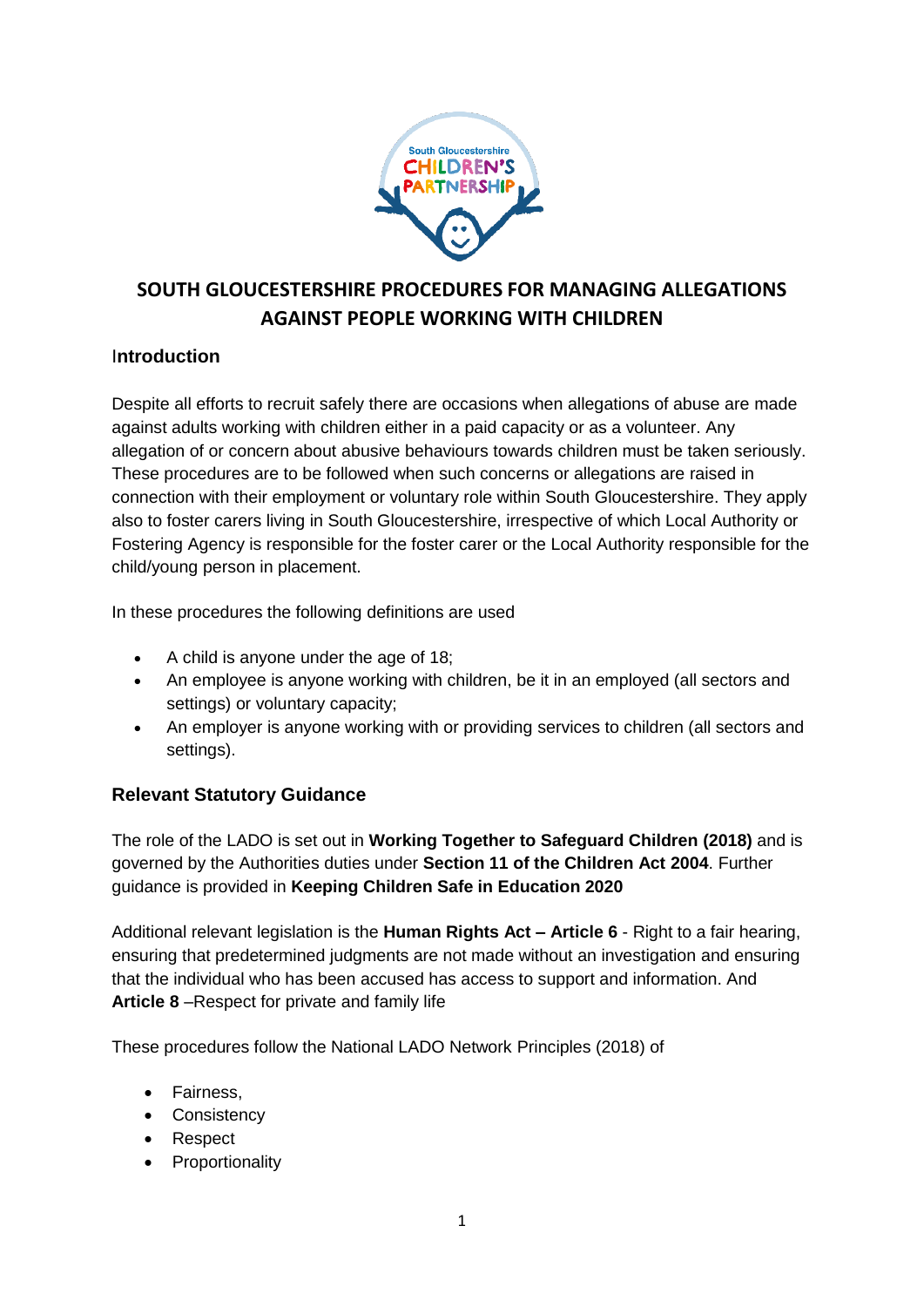## **When to Use these Procedures**

These procedures should be used in all situations where it is alleged that a person who works with children within South Gloucestershire has

- Behaved in a way which has harmed a child, or may have harmed a child;
- Possibly committed a criminal offence against or related to a child;
- Behaved towards a child or children in a way that indicates they may pose a risk of harm to children;
- Behaved or may have behaved in a way that indicates they may not be suitable to work with children.( Keeping Children Safe in Education Sept 2020)

These behaviours should be considered within the 4 categories of abuse

Physical Abuse

Sexual Abuse

**Neglect** 

Emotional Abuse

And can include concerns in relation to

- Inappropriate behaviours or relationships between members of staff and children /young people e.g. Having a sexual relationship with a child under 18 if in a position of trust in respect of that child, even if consensual
- Grooming (meeting a child under 16 years with the intent to have a sexual relationship) and other grooming behaviours e.g. inappropriate text/email messages or images, gifts, socialising
- Possession of or the making of indecent images of children
- Becoming involved in a relationship with an ex pupil who is under 18 years old and whom they met at school.
- Inappropriate physical restraint of a child or physically harming a child

The concern or allegation can relate to behaviours both at work and within the employees personal life which could indicate a **'transferable risk'** to the children they work/volunteer with and could indicate an unsuitability to work with children. Any such concerns must be reported to the LADO; examples of such situations:

- As a parent or carer their children are subject of Child Protection Procedures.
- They are closely associated with someone in their personal lives i.e. partner, or a member of their immediate family who may present a risk to children or is being investigated for offences which could present a risk to children.
- They have been arrested for an incident of violence or possession of a weapon.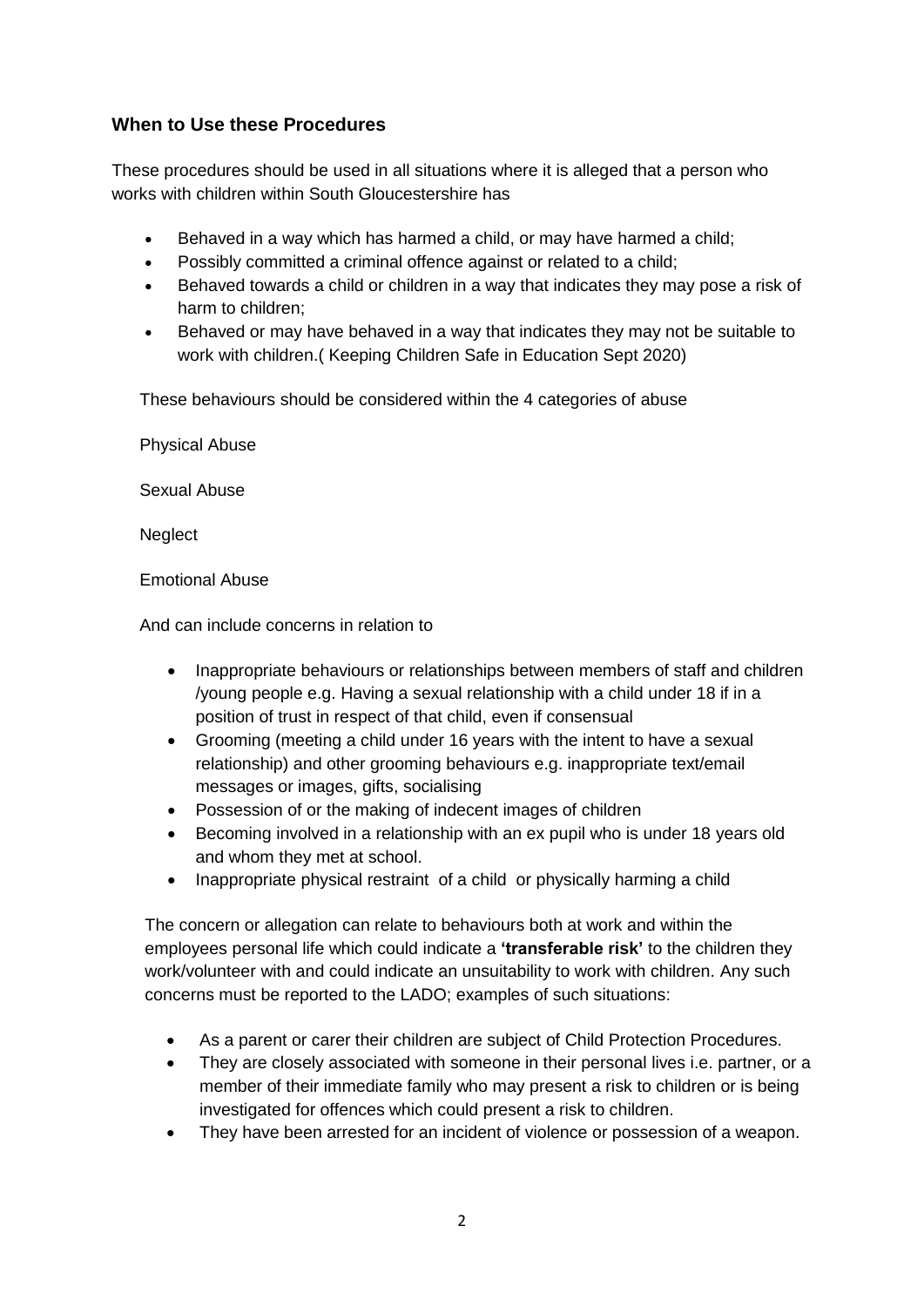### **Key Roles and Responsibilities**

#### **The Local Authority Designated Officer (LADO)**

Working Together to Safeguard Children 2018 requires that Local Authorities have a designated officer to be involved in the management and oversight of allegations against people who work with children. The LADO will receive reports about concerns or allegations and be involved in the management and oversight of individual cases.

The LADO can also be contacted for advice and consultation[.LADO@southglos.gov.uk](mailto:LADO@southglos.gov.uk)

A concern or an allegation can come from many sources, can be complex and can refer to current or historical matters. This means it can be difficult to identify if this is a concern, an allegation or a complaint.

Additionally the LADO will

- Liaise with the police and other agencies
- Chair Allegations Management Discussions and Meetings
- Monitor the process to ensure allegations are dealt with as quickly as possible in a through and fair manner
- Ensure the correct outcome is reached
- Quality Assure the employers investigation report
- Maintain a confidential record of advice given, allegations made, the investigation process and outcome. These records assist the Local Safeguarding partnership to monitor and evaluate the effectiveness of the procedures for managing allegations and provide information to the Department of Education

#### **The Police**

- Will inform the LADO of any police led investigation relating to a person working with children or living in the same household as someone working with children
- Provide information to the LADO and participate in discussions and meetings.
- Ensure the LADO is kept updated re the progress of cases where there is a criminal investigation

#### **The Employing or Voluntary Organization**

- Will ensure there is a known named designated senior manager to whom all concerns or allegations should be reported to and a known named deputy whom reports should be made to in the absence of the designated senior manager, or if the allegation is about them
- Will provide information as requested by the LADO in relation to their employee or volunteer
- Participate in allegations management discussions and meetings
- Undertake employer led investigations with support of their HR team and provide the LADO with a copy of their investigation report
- Provide support to the member of staff whom the allegation concerns
- Ensure any learning or development identified in the investigation is undertaken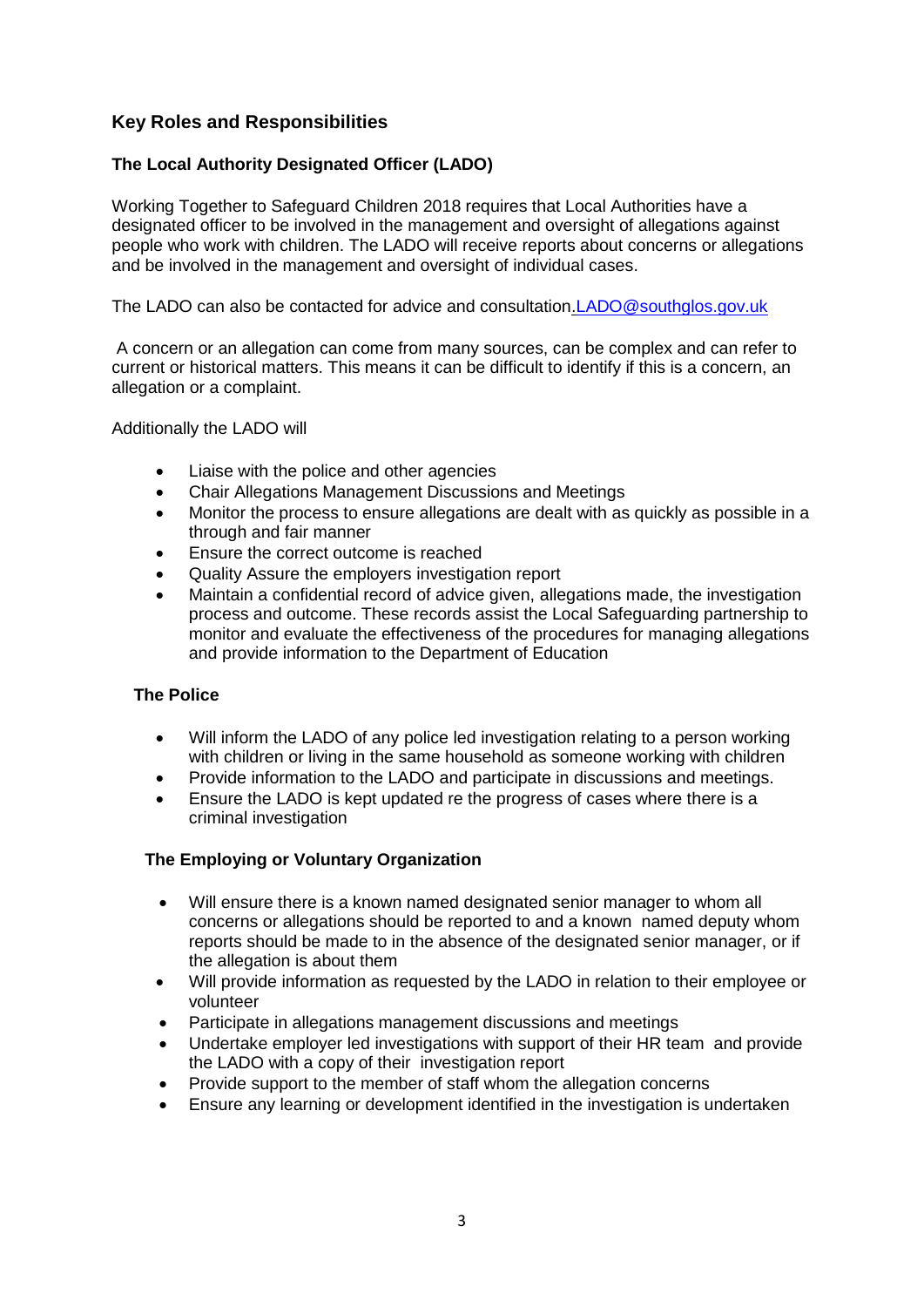# **On Receipt of an Allegation or Concern**

### **You should**

- Listen carefully and take seriously what you are told
- Make a written record of the information, if possible use the child's own words, or ask them to write this down, and sign and date this record
- Ask if the child has any injures; if they do these will need to be dealt with and recorded
- Immediately report the allegation to your Designated Safeguarding Manager/Lead; if they are the subject of the allegation or not available, report to the Deputy Safeguarding Manager
- A very serious allegation may need to be reported immediately to the police. This will enable prompt action and collection of possible evidence

#### **You should not**

- Ask any leading questions
- Promise confidentiality; you can give assurances that the information will be shared only with those people who need to know

### **The Designated Safeguarding Manager/Lead**

#### **Must**

 If it is considered the allegation could meet the LADO criteria the LADO **must be informed within 24hours.** If the allegation is received out of office hours you should refer to EDT ( 01454615165)

#### **Should**

- Obtain a written record of the allegation (as above) if this has not already been done
- Record any discussions with the child and /or reporting staff member, any decisions made and the reason for this
- You should not undertake any further investigation

If you are unsure if the criteria is met consult with the LADO 01454 868508 or e mail [LADO@southglos.gov.uk](mailto:LADO@southglos.gov.uk)

#### **Initial Discussion with LADO**

The LADO and Senior Safeguarding Manager/Lead will discuss the allegation to establish what action is required. This discussion should take place within 1 working day of receipt of the referral. The reporting Safeguarding Manager/Lead should have as much information as possible available regarding the nature, content and context of the allegation and about the member of staff concerned. However do not delay contacting the LADO if you do not have all of this information.

The LADO will on the basis of the information available determine whether the threshold for an allegation of harm has been met, or if further information is needed and the nature of this and how it will be obtained will be agreed with the Safeguarding Manager /Lead.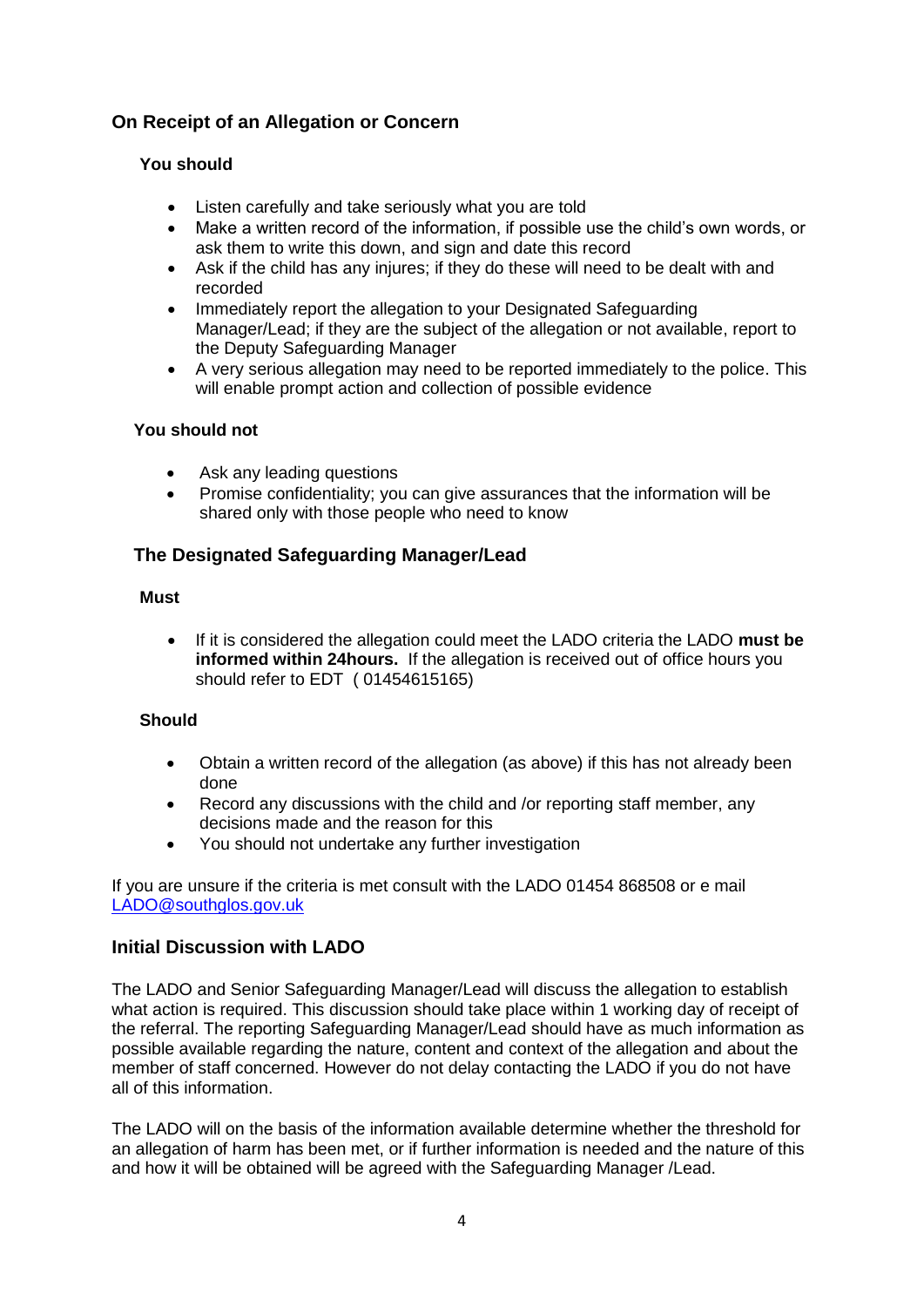If it can be evidenced that that the allegation is false or unfounded this should be recorded and there may need to be consideration of any action required in respect of the person making the allegation.

This initial sharing of information and evaluation may lead to a decision that the incident or behaviour does not suggest that harm has or could have been caused to a child/ children and the LADO will advise the employing organisation to manage this through their HR procedures as a conduct, performance or disciplinary matter. The LADO will record this advice and the justification for the decision. The LADO should be informed of the findings and outcome of the internal investigation. If at any point during this investigation further concerns arise or there is new information that indicates LADO threshold could be met this should be discussed with the LADO and agreement reached re how to proceed.

## **The Investigation Process**

Where it is agreed the LADO threshold is met and an investigation is therefore required, the LADO will consider how the allegation will be investigated as there may be more than one process required i.e.

- A police investigation if a criminal offence may have been committed;
- An investigation by the employing organization including if immediate action is required to safeguard children;
- Where there is a concern that the child/ children involved in the allegation could be at risk of further harm, or the children of the person subject to the allegation could be at risk of harm, then Children's Social Care enquiries will be necessary (Sect 47 enquiry)

If on receipt of the allegation it is possible a criminal offence has been committed the LADO will share the information with police and convene an Allegations Management Meeting which the police will attend. The Allegations Management Discussion/Meeting will agree the investigation process.

## **The Allegations Management Discussion or Meeting**

Where the LADO threshold is believed to be met an Allegations Management Discussion or Meeting will be held. The purpose of this is to share information to enable the nature of the risk to be considered, to plan to ensure the safety of children and agree how the allegation will be investigated and within what timescales. The LADO is responsible for convening, chairing and recording this discussion/meeting and for identifying the agreed actions.

## **Who May be Invited to an Allegations Management Meeting.**

Who will be invited depends upon the allegation. The employer and their HR will always be invited, as will any professional or regulatory body, other people invited may be

- Child's social worker or ART social worker if a Sect 47 Investigation may be required
- Police representative
- Designated safeguarding manager for the employing organization
- The employer's HR representative
- The named Safeguarding Children's Health professional ( if the allegations concerns a health worker/professional)
- Fostering Manager and Supervising Social Worker ( if the allegation concerns a foster carer)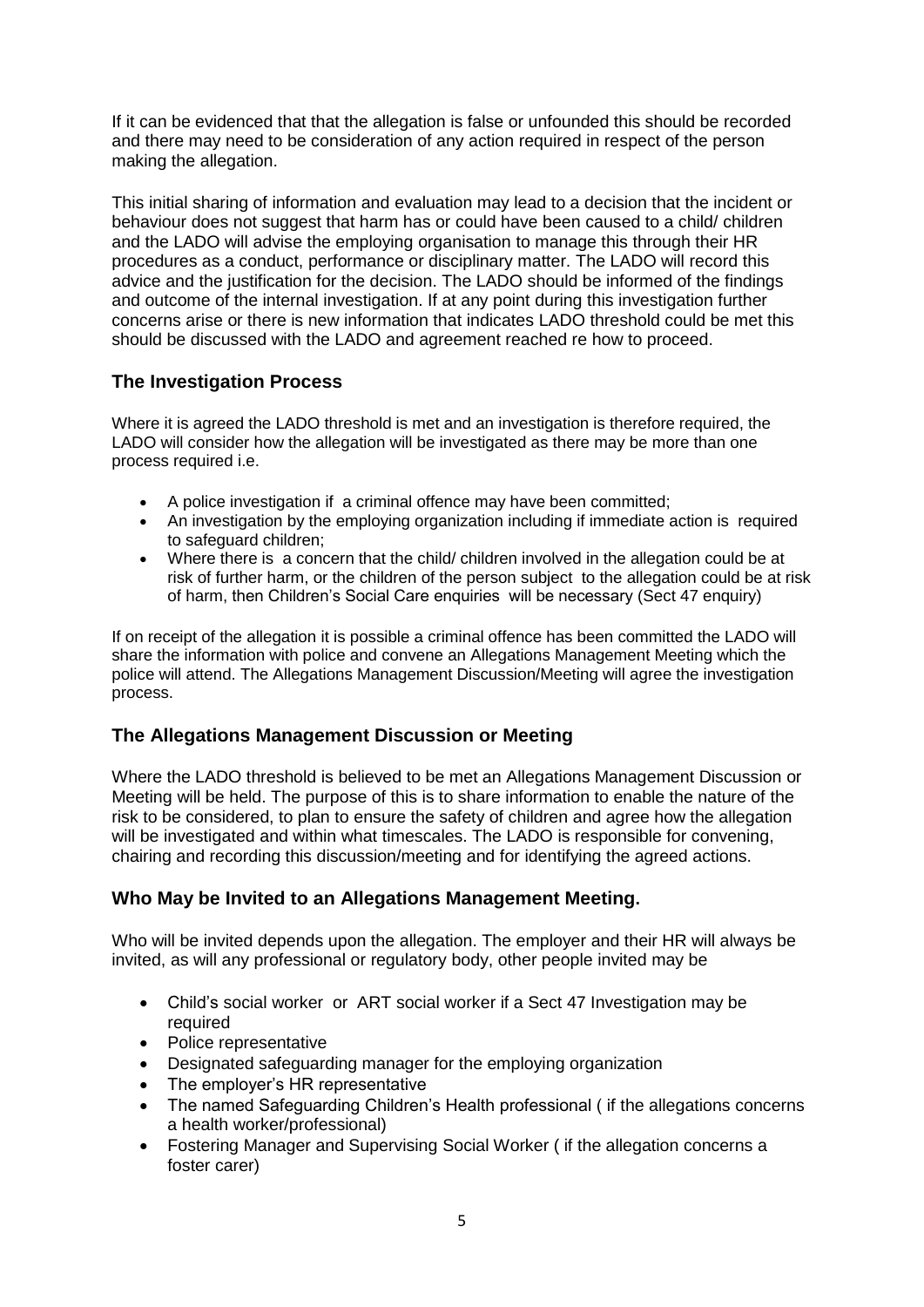- Children's Social care Manager and social worker for any children in placement
- Consultant paediatrician
- The Safeguarding Lead from any other employment or voluntary work undertaken by the person whom the allegation is against.
- Any other person the LADO considers appropriate.

#### **The Allegations Management Meeting Will**

- Share relevant information about the person whom the allegation is against including any previous concerns or allegations and the outcome of these
- Share relevant information about the child/ren involved
- If appropriate, take account of the entitlement by staff to use reasonable force to control or restrain children (e.g. [https://www.gov.uk/government/publications/use-of-reasonable](https://www.gov.uk/government/publications/use-of-reasonable-force-in-schools)[force-in-schools](https://www.gov.uk/government/publications/use-of-reasonable-force-in-schools)
- Agree the investigation process, if there is to be a police investigation into a possible criminal offence this will take place before there can be any investigation by the employing organization
- If it is agreed the investigation will be undertaken by the employer the meeting may identify key areas to be investigated
- Agree any action needed to ensure the safety of children during the investigation, this will include any children in the alleged person's family life whom they have close contact with
- Consider if based on the allegation and information shared the member of staff should remain at work or if Suspension by the employer is required.
- Agree timescales for actions and who will update the LADO of progress/findings
- Identify any support needed for the child/ren involved and who will arrange/offer this
- Identify how the member of staff will be supported and who will do this
- Agree what information can be shared with whom and when and who will do this
- Consider if there will be any media interest and how this will be managed
- Agree arrangements for any future discussions/meetings to share findings agree outcomes or if new information comes to light consider what additional actions may be required

#### **Actions Following the Allegations Management Meeting**

The LADO will monitor progress of the investigation, all agencies have a responsibility to undertake their actions as agreed at the Allegations Management meeting and should inform the LADO of the progress and outcome of, as well as seeking advice re any difficulties they encounter. The LADO will record progress updates from agencies and ensure information is shared with the meeting participants. The LADO should be informed if planned timescales cannot be met and will record the reasons why.

The LADO will arrange a final discussion/meeting to share information re the completion of tasks and to agree the investigation outcome and any further action required e.g. training and development, HR Disciplinary action, referral to the regulating body, DBS referral. This discussion will also agree what information can be shared with the person making the allegation; this will usually only be the outcome.

Additionally the role of the LADO is to quality assure all investigations, hence investigation reports should be shared with the LADO before the findings and outcome are shared with the individual concerned.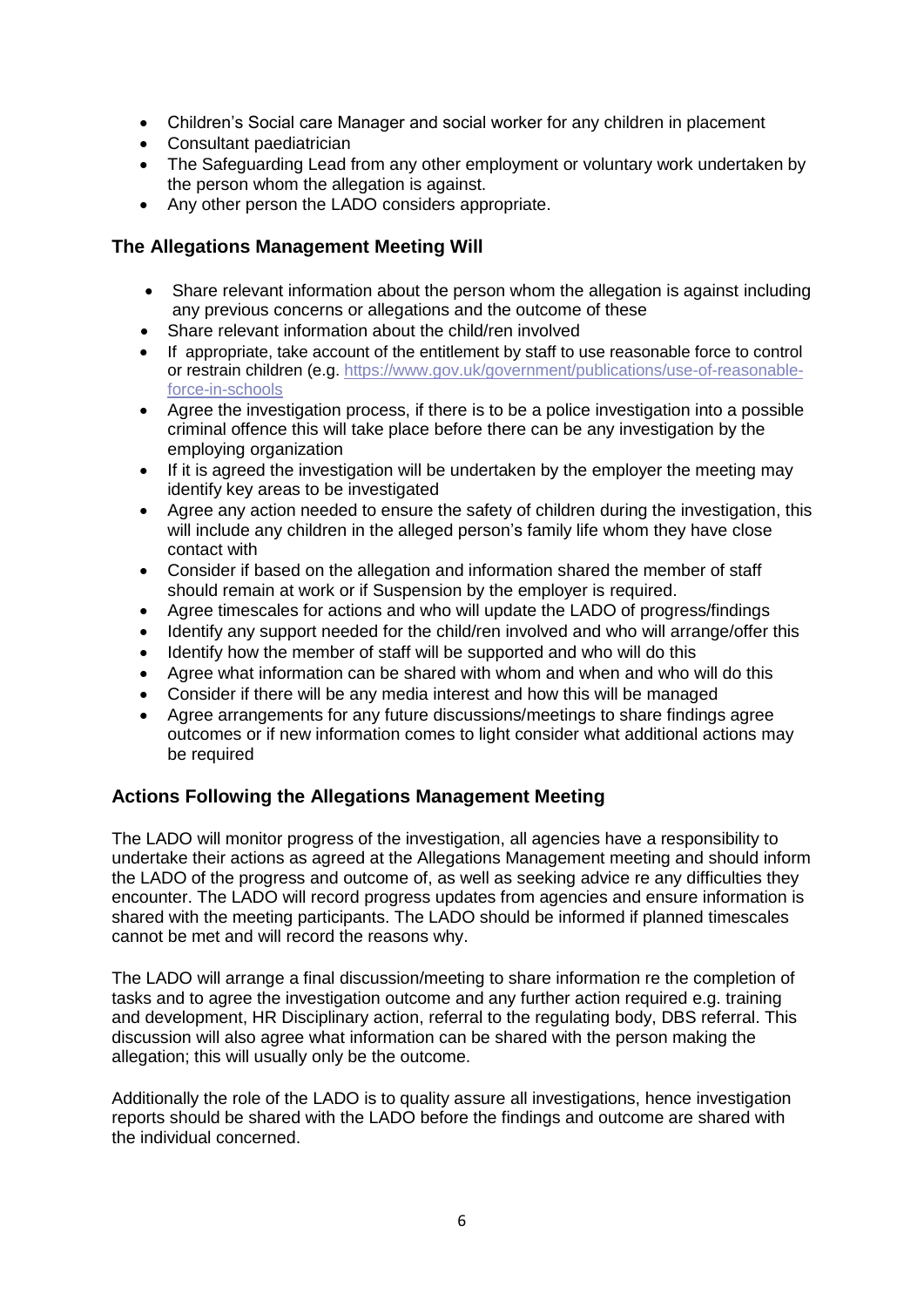### **Outcomes**

At the final discussion or meeting the LADO will ensure all the agreed tasks have been completed, agree an outcome for the allegation, identify any further actions e.g. referral to DBS and where appropriate agree an action plan for future practice based on lessons learnt.

The following definitions should be taken into account when agreeing the outcome of the allegation investigation:

**Substantiated** There is evidence to confirm the allegation and there will always be a need for further action by the employing organization. There may also be a police criminal investigation. Or a Sect 47 Investigation by Children's Social Care.

**Unsubstantiated** this is where there is insufficient evidence to prove or disprove the allegation; the term, therefore, does not imply guilt or innocence.

**Unfounded** where there is no evidence or proper basis which supports the allegation being made. It might also indicate that the person making the allegation misinterpreted the incident or was mistaken about what they saw. Alternatively, they may not have been aware of all the circumstances.

**Malicious** The investigation has identified the allegation has been made with a deliberate intent to deceive or cause harm to the person subject to the allegation.

#### **Substantiated Allegations, Referral to the Disclosure and Barring Service**

Where an allegation has been found to be substantiated and the person is dismissed or the employer ceases to use their services or if the person chooses to resign or no longer provide their services, the LADO will discuss with the employer if a referral to the Disclosure and Barring Service (DBS) is required.

If the activity is a regulated one the LADO will require the employer to refer to the DBS and to the professional regulatory body and to inform the person of this. If the person being referred is a teacher they should also be referred to the National College for Teaching and Leadership.

#### **Allegations against People in their Personal lives**

If an allegation arises about a member of staff in their personal life the same processes as for any other allegation should be followed. The LADO must be informed and will consider if the allegation indicates a 'transferable risk 'i.e. one which could present a risk of harm to children with whom the employee has contact in their work/voluntary role. The LADO may contact the employer for further information about the role in order to assess the level of risk. Where the LADO threshold is believed to be met the LADO will convene an allegations management meeting this will include Children's Social Care if the employee is known to have children or close contact with children in their family lives.

If the member of staff lives in a different Local Authority the LADO will liaise with relevant agencies in that authority sharing information and ensuring the safeguarding of any children in the individuals family